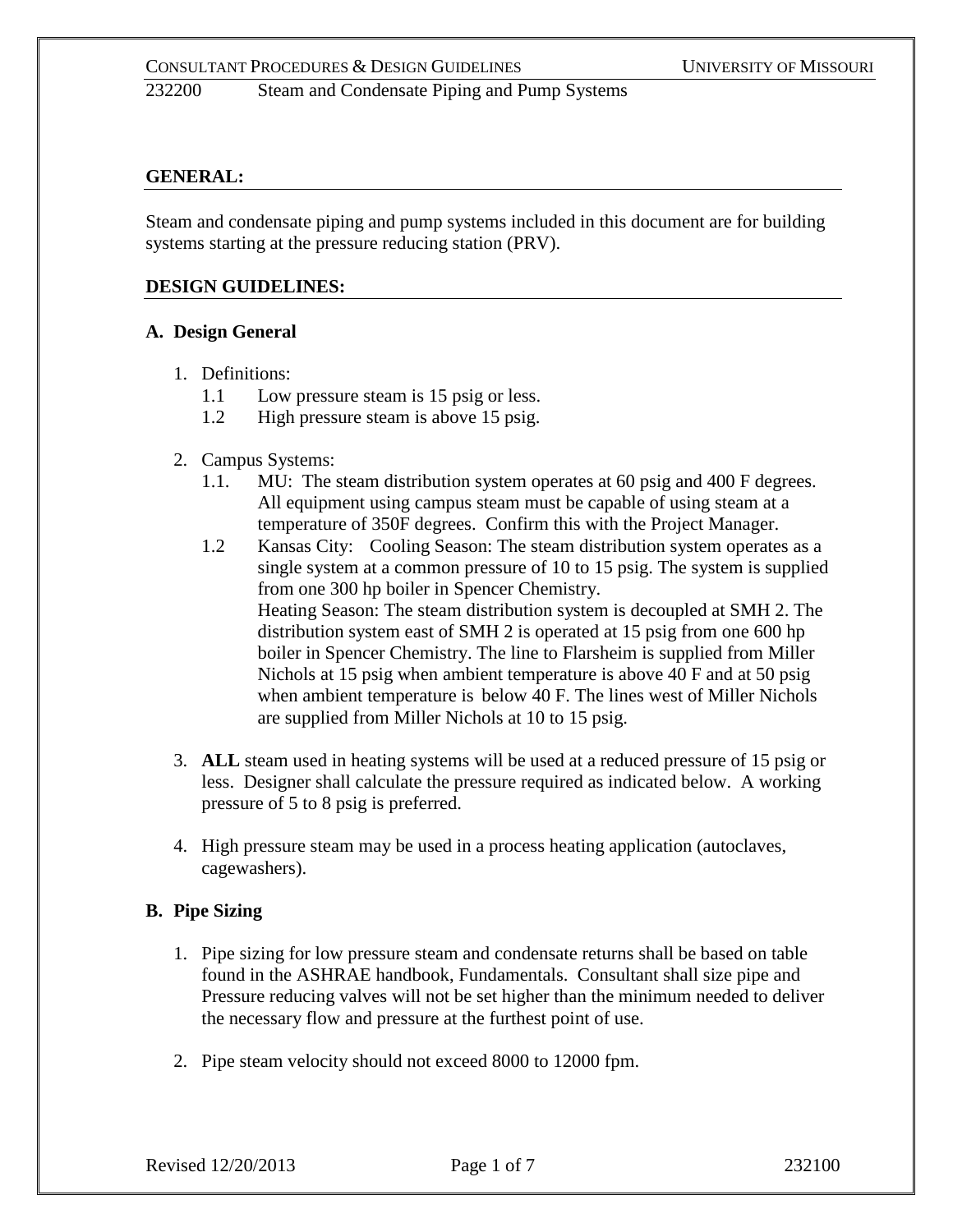- 3. One pipe steam/condensate piping systems shall not be used. Older systems scheduled for renovation shall be changed to 2 pipe steam/condensate systems.
- 4. Condensate return piping shall be sized per ASHRAE handbook, Fundamentals for **dry** return.

## **C. Piping System Design**

- 1. Steam piping shall slope in the direction of steam flow at  $\frac{1}{4}$  in 10 ft. Condensate shall slope  $\frac{1}{4}$ " in 10 ft.
- 2. All steam risers shall be provided with drip legs per detail x.
- 3. All branch lines shall connect to main piping within 45 degrees to the top of the pipe. See detail x.
- 4. Exception: Steam main lines may be bottom tapped if the branch is provided with a trap at the tap. See detail x
- 5. Branch lines less than 10 ft long shall slope back to the main. Branch lines exceeding 10 ft will slope in the direction of flow and be trapped before entering any control device.
- 6. All sections of steam and condensate lines, which can be isolated with shutoff valves, shall be provided with a vent valve, drain valve and pressure gauge connection.
- 7. Do NOT use a vacuum condensate return.
- 8. Piping systems shall be analyzed for thermal expansion. Systems in buildings should be designed with anchor points, which take advantage of the typical pipe routing to achieve a flexible design. DO not use expansion joints, or flexible pipe couplings inside buildings. Solid pipe expansion loops are required.
- 9. All condensate piping shall be designed to drain by **GRAVITY** to the condensate return pump. Steam condensate after a heat exchanger or coil will not run up hill. Condensate risers which fill with condensate will cause dangerous steam hammer. Where condensate cannot be drained by gravity, and small condensate pump shall be provided. Equipment, such as heat exchangers may need to be elevated to provide proper drainage. Condensate Pumps may be required to be in pits or trenches.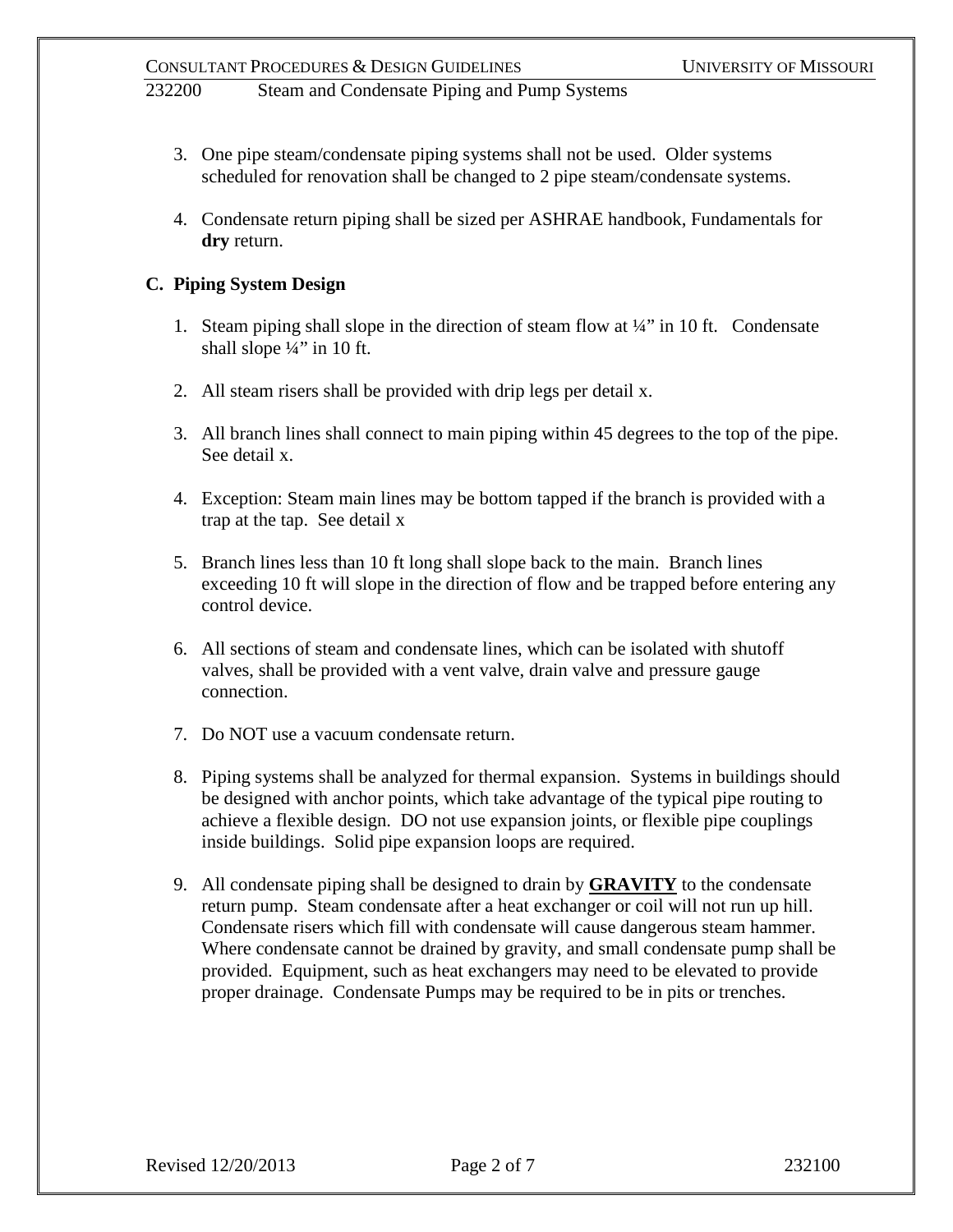### **D. Pressure Reducing Valves**

- 1. All pressure reducing valve stations serving an entire building will have 2 pressure reducing valves, sized at 1/3 and 2/3 of the total load. Bypass lines are not required. Follow the Spence Regulator, Designers guide for sizing and layout of PRV stations.
- 2. Pressure reducing valves shall be selected and specified around a Spence, Type E valve, with pilot positioners. See figure x for approved installation drawings.
- 3. A vertical PRV station, mounted against the wall, is preferred. Ceiling mount is acceptable only if wall location is not available. Ceiling mounted units should not exceed 8 ft above finished floor.
- 4. Pressure reducing valves shall not exceed 85db when measured 3 feet from the valve.
- 5. Pressure Reducing Valves shall be located in Mechanical Rooms. **Do not** locate PRVs in hallways or other rooms not suitable for this service.

#### **E. Steam Traps**

- 1. Provide steam traps per detail \_\_\_\_\_\_\_\_
- 2. Primary building heat exchangers will be provided 2 float and thermostatic steam traps on each heat exchanger.
- 3. All steam pre-heat coils will be provided with 2 F&T traps on each coil.
- 4. All Drip stations on steam mains shall have a 3<sup>4"</sup> inverted bucket trap.
- 5. Where steam condensate cannot be drained by gravity, pumping steam traps shall be provided. Sarco PPT is preferred and drawing details shall be per Sarco instructions.

#### **F. Main Condensate Return Pumps**

- 1. All condensate for a building shall routed to a duplex condensate return pumps. Unless the facility is a major complex of buildings, one duplex pump is preferred.
- 2. MU Only: Pressure powered pumps, using 60 psi steam as the motive force are required, unless location of the facility requires higher pumping head.
- 3. When pumps heads higher than 45 psi are expected, design shall be based on a Grunfos \_\_\_\_\_\_\_ duplex pump.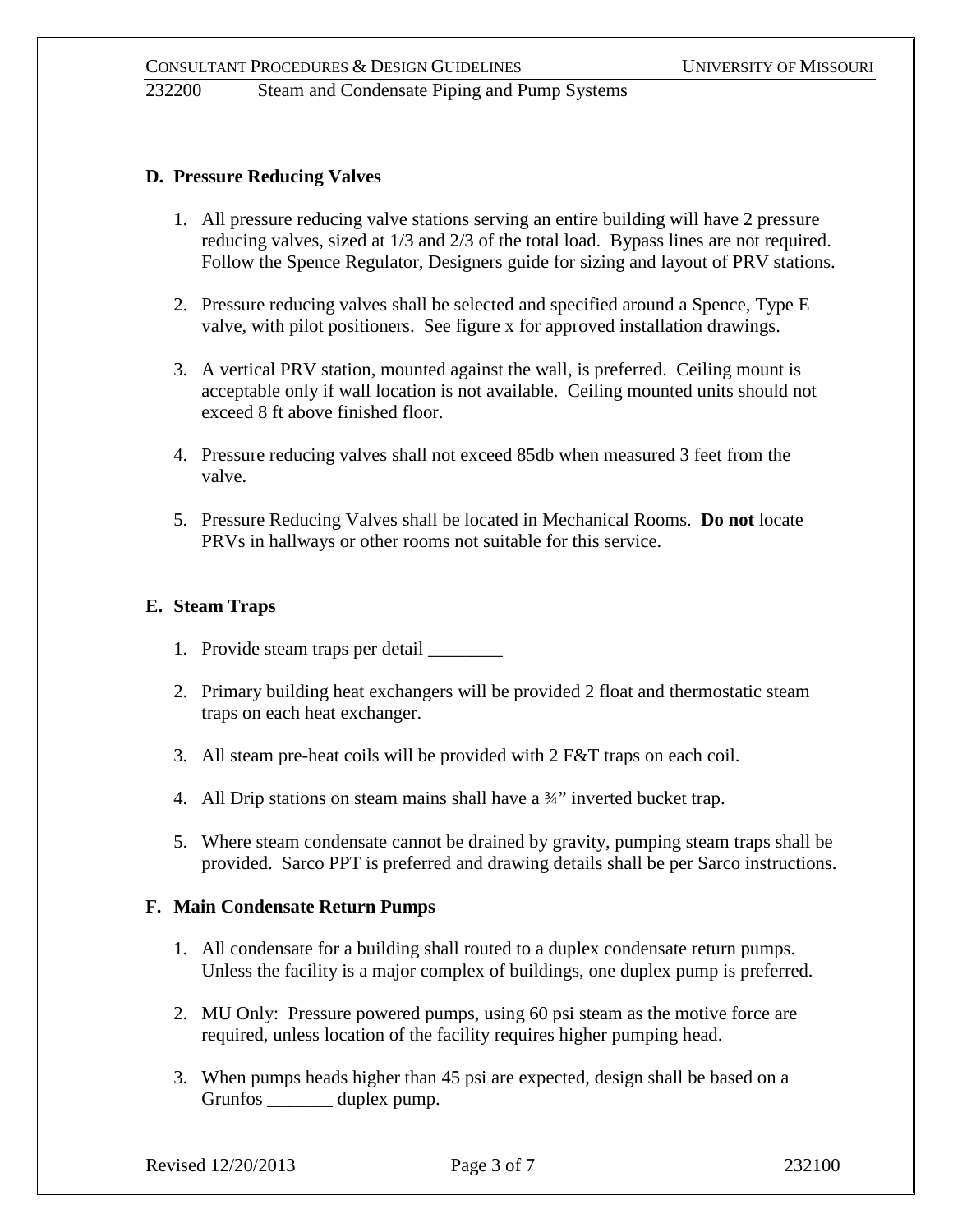### **SPECIFICATIONS:**

#### **A. General Requirements**

- 1. Welder and weld procedure certificate as required by ASME Boiler Pressure Vessel Code, Section IX shall be submitted by the contractor.
- 2. Hydrostatic Test Report on Steam and Condensate systems shall be submitted by the contractor.
- 3. Regulatory Requirements: comply with the provisions of the following:
	- a) ASME B 31.1 "Power Piping: for materials, products, and installation. Safety valves and pressure vessels shall bear the appropriate ASME label.
	- b) ASME "Boiler and Pressure Vessel Code", Section IX, "Welding and Brazing Qualification" for qualifications for welding processes and operators.
	- c) International Mechanical Code.

#### **B. Materials**

- 1. Refer to Piping Section and Pipe Tables at the end of this section.
- 2. Refer to Valve Tables at the end of this section.
- 3. Steam Traps
	- a) Float and Thermostatic Traps: ASTM A 278, Class 30 cast iron body and bolted cap; renewable, stainless steel float mechanism, with renewable, hardened stainless steel head and seat; balanced pressure thermostatic air vent made of stainless steel or monel bellows with stainless steel head and seat.
	- b) Inverted Bucket Trap: ASTM A126, cast iron body with stainless steel inverted bucket and internals. Provide a bi-metal air vent and strainer screen.
- 4. Pressure Power Pump (MU Only)
	- a) The pump shall be pressure powered pump operated by steam, compressed air or other pressurized gas to 125 psig, which does not require any electrical energy, and is safe for use in explosive atmospheres.
	- b) Body construction of ductile iron A395 or steel as required, with lift type check (bronze) or stainless steel disc check valves for pumping liquids of specific gravity of 0.65 and above.
	- c) The pump shall contain a float operated snap-acting mechanism with no external seals or packing and stainless steel trim, and hardened stainless steel mechanism bearing components.
	- d) Pump to be provided with inlet and outlet check valves attached at factory for ease of field installation.
	- e) When required, pump shall be equipped with a cycle counter to monitor the volume of liquids being pumped, and sight glass to monitor operation.
	- f) Type: Spirax Sarco PPC or PPEC as indicated, or approved equal.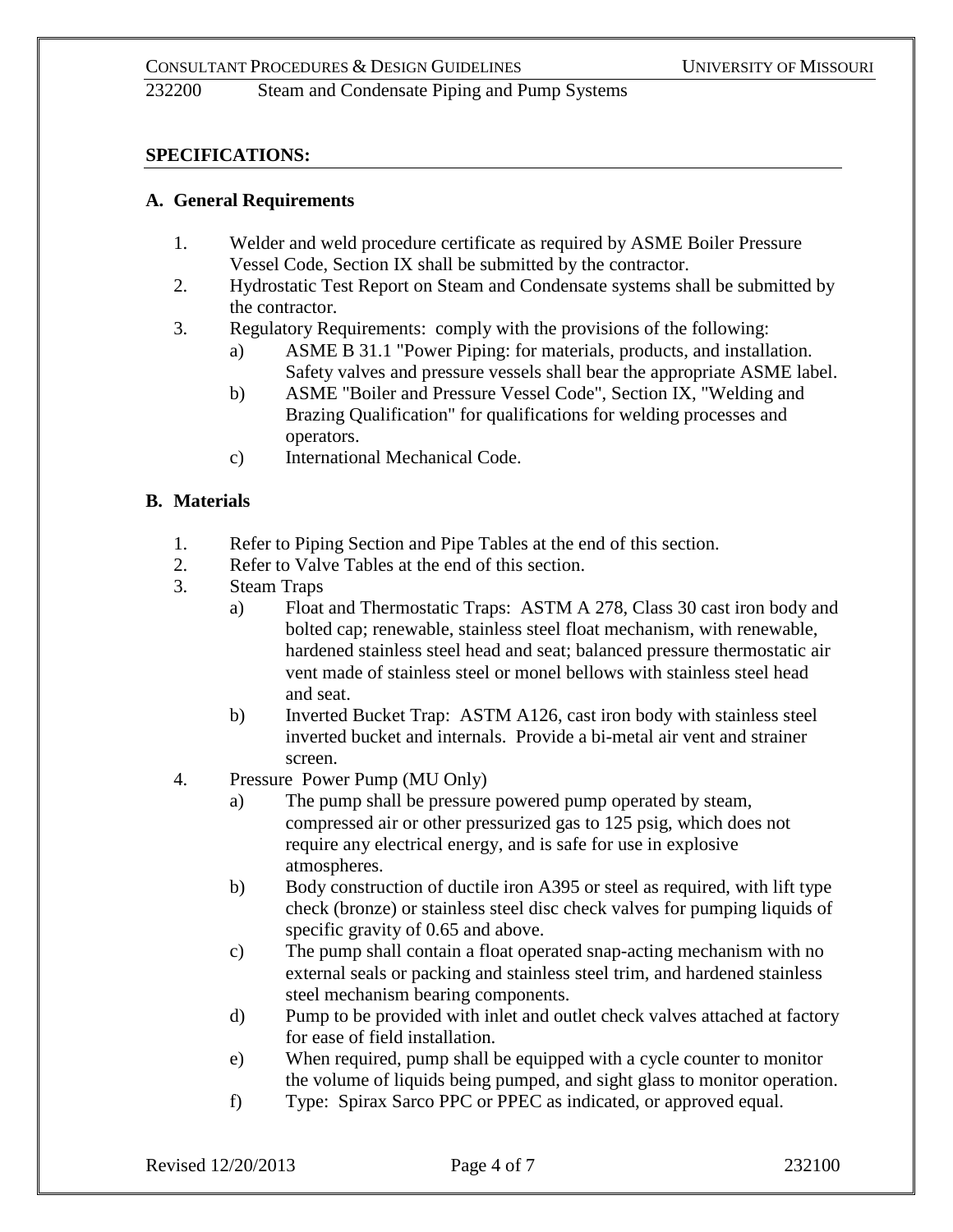- 5. Air Vents
	- a) Quick Vents: cast iron or brass body, with balanced pressure stainless steel or monel thermostatic bellows, and stainless steel heads and seats.
	- b) Float Vents: cast iron or brass body; seamless brass float; balance pressure thermostatic bellows; replaceable stainless steel seat, float, and head.
- 6. Vacuum Breakers
	- a) Brass Body, stainless steel trim, 175 PSIG steam operating pressure.

## **C. Installation**

- 1. All high pressure steam and condensate piping systems shall conform to the requirements of ANSI B31.1.
- 2. All low pressure steam systems shall comply with ASME B 31.1.
- 3. Contractor is responsible for the installation of all specialty items specified herein, pressure gauges, thermometers and other items as shown on the contract drawings.
- 4. Branch connections shall be made with straight tees, reducing tees, threadolets, or weldolets. Tap size of weldolet or threadolet to be no more than 1/3 of the tapped pipe.
- 5. Flanges shall be flat face when mating with 125# class cast iron valves.
- 6. Make reductions in pipe sizes using eccentric reducer fitting installed with the level side down.
- 7. Install unions in pipes 2 inch and smaller, adjacent to each valve, at final connections each piece of equipment, and elsewhere as indicated.
- 8. Acceptance Testing: Perform hydrostatic tests on the steam and condensate piping in accordance with ANSI B 31.1 and as follows:
	- (1) Notify Owners Representative 24 hours before required testing. All tests shall be conducted in the presence of the Owners Representative.
	- (2) Flush system with clean water. Clean strainers.
	- (3) Minimum test pressure shall be 150 PSIG.
	- (4) Test pressure shall be held for 1 hour.
	- (5) Test gauges shall be 4" min face, 0-160 PSIG, have a current calibration date within 1 year of the test date.
	- (6) Prepare reports for all tests and required corrective action.
- 9. Clean and flush steam piping systems. Remove, clean, and replace strainer screens. After cleaning and flushing piping system, but before balancing, remove disposable fine mesh strainers.
- 10. System shall be operated for a minimum of 24 hours to demonstrate to the Owner's Representative that system is complete and operational.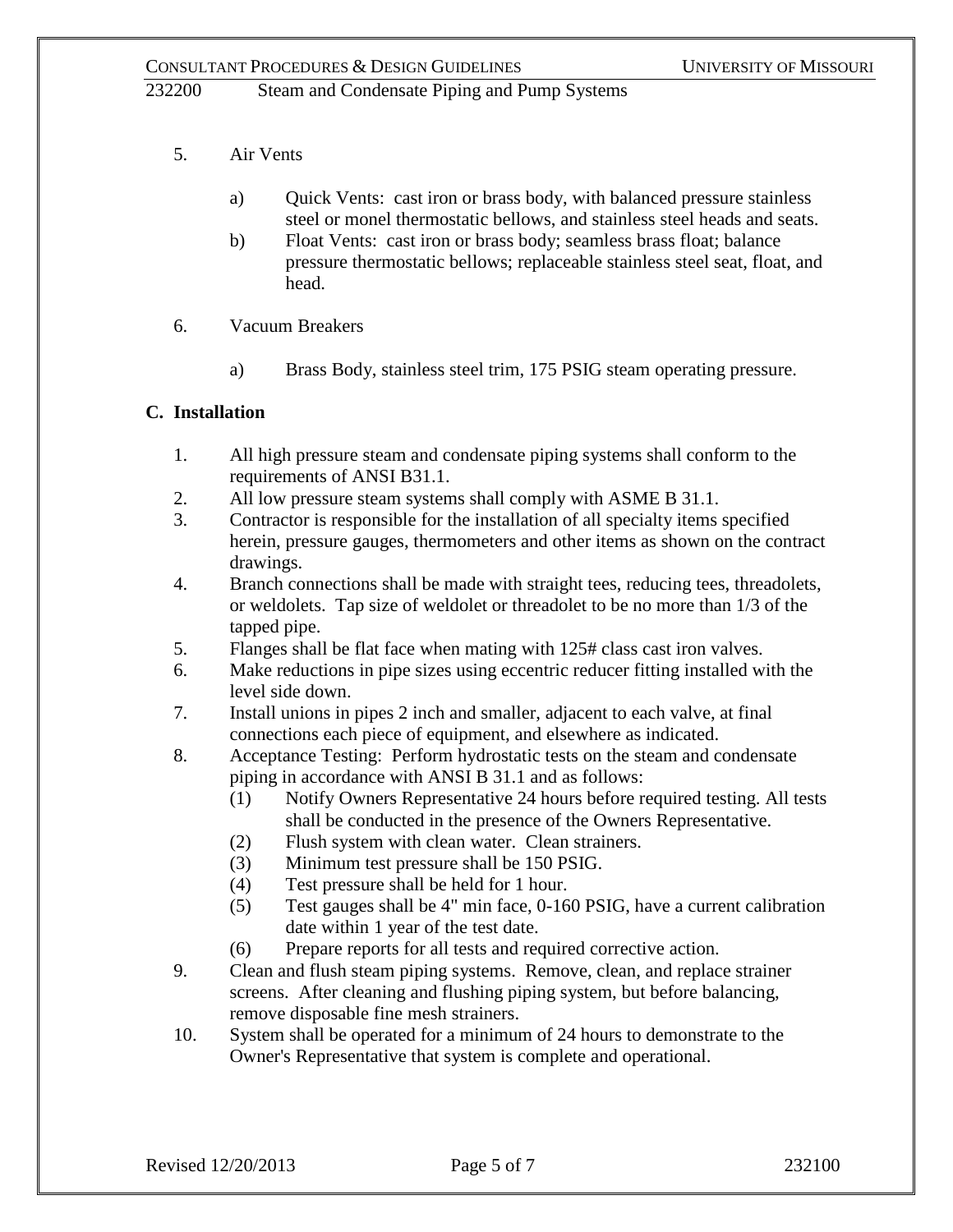CONSULTANT PROCEDURES & DESIGN GUIDELINES<br>232200 Steam and Condensate Piping and Pump Systems Steam and Condensate Piping and Pump Systems

# **PIPING MATERIAL TABLE**

## **Service: Steam (to 100 psi)**

| <b>ITEM</b>     | SIZE                      | <b>DESCRIPTION</b>                                                                                                       |
|-----------------|---------------------------|--------------------------------------------------------------------------------------------------------------------------|
| Pipe            | All                       | Carbon steel, SCH 40, ASTM A53, Gr<br>B. Steam Condensate to be SCH 80.                                                  |
| Fittings        | 2" and Smaller            | Malleable iron, 150 pound Threaded,<br>per ANSI B16.3                                                                    |
| <b>Fittings</b> | $2\frac{1}{2}$ and Larger | Carbon steel, buttweld type, long<br>radius, SCH 40. Steam condensate to<br>be SCH $80$ , per ANSI B16.9.                |
| Unions          | 2" and Smaller            | Malleable iron, Class 150 hexagonal<br>stock with ball-and socket joints, metal-<br>to-metal bronze seating, ANSI B16.39 |
| Flanges         | $2\frac{1}{2}$ and Larger | Forged steel, Class 150, slip-on, per<br><b>ANSI</b> 16.5                                                                |